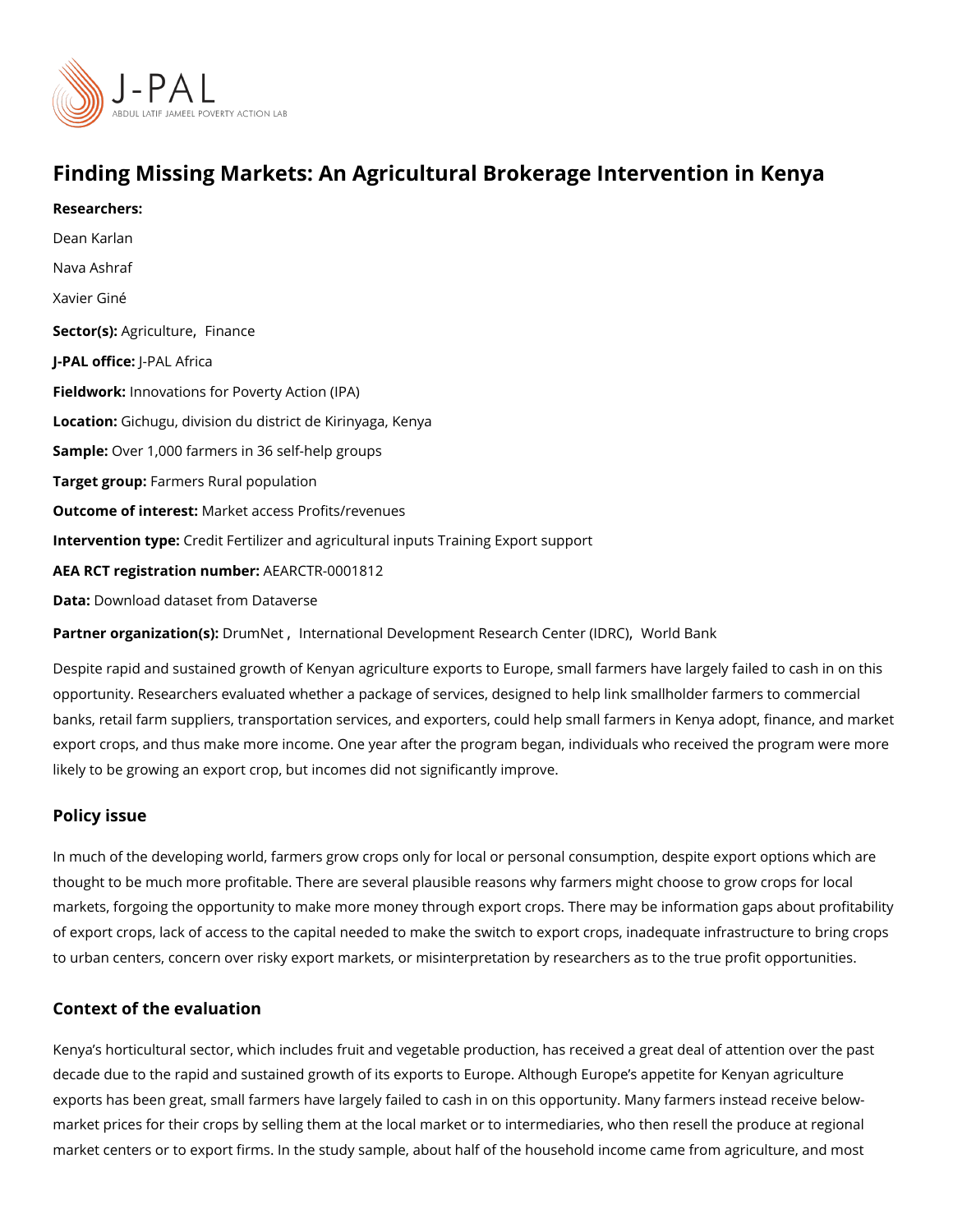owned the land they cultivated, which was usually about one acre. Farmers grew subsistence crops (beans, maize, potatoes, and kale) 50 percent of the time and cash crops (coffee, bananas, and tomatoes) 34 percent of the time. Only 12 percent of farmers grew any export crops.



DrumNet linked smallholder farmers in Kenya to commercial banks, retail farm suppliers, transportation services, and exporters. Photo: Aude Guerrucci | J-PAL/IPA Aude Guerrucci

## **Details of the intervention**

In collaboration with DrumNet, a Kenyan NGO, researchers evaluated whether a package of services could help small farmers adopt, finance, and market export crops, and thus make more income. DrumNet tried to link smallholder farmers to commercial banks, retail farm suppliers, transportation services, and exporters. To be a member of DrumNet, a farmer had to be a member of a registered self-help group (SHG), express interest in growing export crops marketed by DrumNet (i.e., French beans, baby corn, or passion fruit), and have irrigated land.

In 2003, researchers randomly divided the 36 active self-help groups (SHGs) in the Gichugu area into three equal groups: the first treatment group received all DrumNet services; the second treatment group received all DrumNet services except for credit; and the third served as the comparison.

All individuals in the two treatment groups received a four-week orientation course, which explained the financing and selling process, and good agricultural practices. In addition, all treatment individuals opened a personal savings account with a local